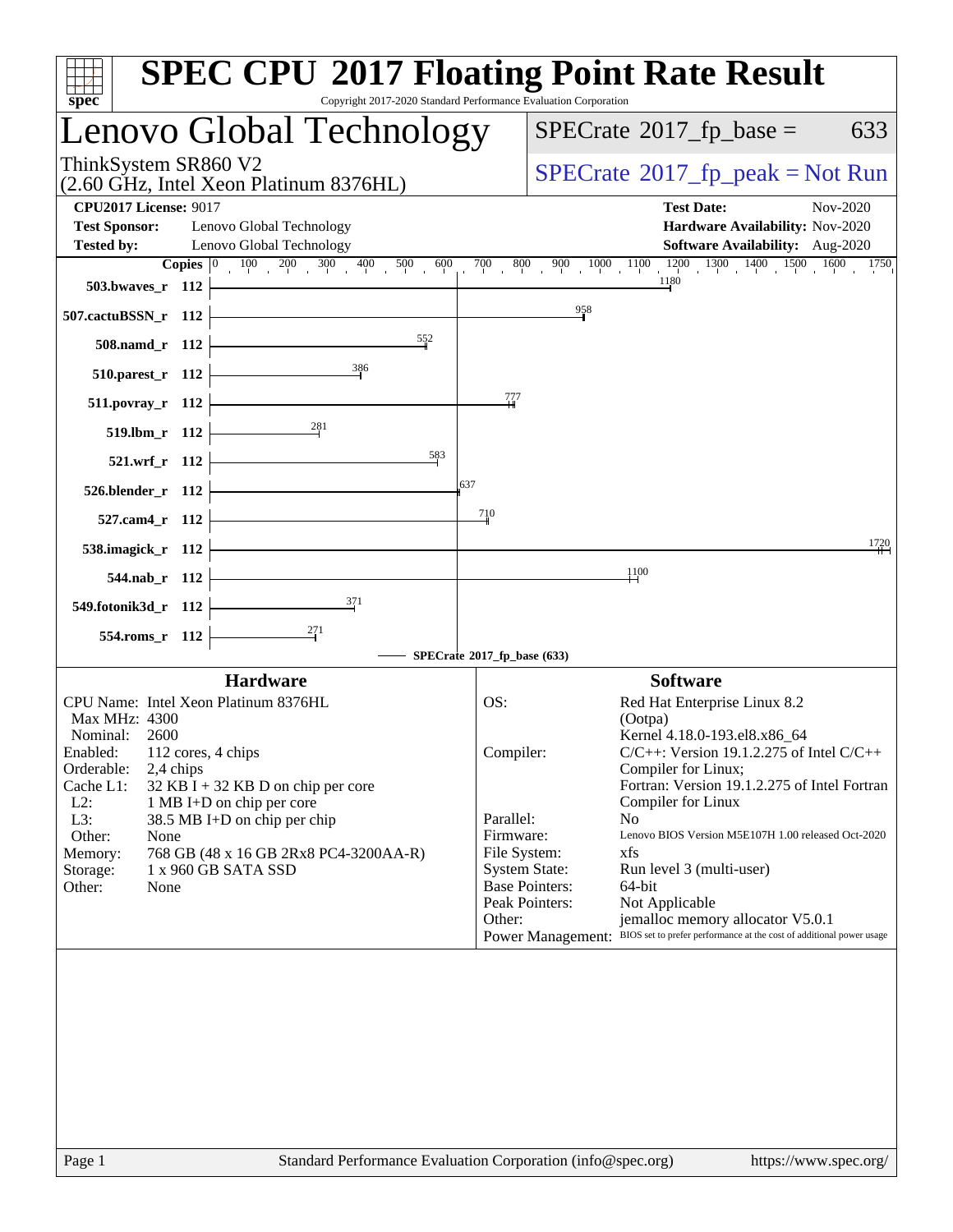

# Lenovo Global Technology

(2.60 GHz, Intel Xeon Platinum 8376HL)

 $SPECTate$ <sup>®</sup>[2017\\_fp\\_base =](http://www.spec.org/auto/cpu2017/Docs/result-fields.html#SPECrate2017fpbase) 633

### ThinkSystem SR860 V2 [SPECrate](http://www.spec.org/auto/cpu2017/Docs/result-fields.html#SPECrate2017fppeak)[2017\\_fp\\_peak = N](http://www.spec.org/auto/cpu2017/Docs/result-fields.html#SPECrate2017fppeak)ot Run

**[CPU2017 License:](http://www.spec.org/auto/cpu2017/Docs/result-fields.html#CPU2017License)** 9017 **[Test Date:](http://www.spec.org/auto/cpu2017/Docs/result-fields.html#TestDate)** Nov-2020

**[Test Sponsor:](http://www.spec.org/auto/cpu2017/Docs/result-fields.html#TestSponsor)** Lenovo Global Technology **[Hardware Availability:](http://www.spec.org/auto/cpu2017/Docs/result-fields.html#HardwareAvailability)** Nov-2020

**[Tested by:](http://www.spec.org/auto/cpu2017/Docs/result-fields.html#Testedby)** Lenovo Global Technology **[Software Availability:](http://www.spec.org/auto/cpu2017/Docs/result-fields.html#SoftwareAvailability)** Aug-2020

#### **[Results Table](http://www.spec.org/auto/cpu2017/Docs/result-fields.html#ResultsTable)**

|                                                    | <b>Base</b>   |                |       |                | <b>Peak</b> |                |       |               |                |              |                |              |                |              |
|----------------------------------------------------|---------------|----------------|-------|----------------|-------------|----------------|-------|---------------|----------------|--------------|----------------|--------------|----------------|--------------|
| <b>Benchmark</b>                                   | <b>Copies</b> | <b>Seconds</b> | Ratio | <b>Seconds</b> | Ratio       | <b>Seconds</b> | Ratio | <b>Copies</b> | <b>Seconds</b> | <b>Ratio</b> | <b>Seconds</b> | <b>Ratio</b> | <b>Seconds</b> | <b>Ratio</b> |
| 503.bwaves_r                                       | 112           | 952            | 1180  | 952            | <b>1180</b> | 952            | 1180  |               |                |              |                |              |                |              |
| 507.cactuBSSN r                                    | 112           | 148            | 960   | 148            | 956         | 148            | 958   |               |                |              |                |              |                |              |
| $508$ .namd_r                                      | 112           | 192            | 555   | <u>193</u>     | 552         | 193            | 551   |               |                |              |                |              |                |              |
| 510.parest_r                                       | 112           | 758            | 386   | 763            | 384         | 758            | 386   |               |                |              |                |              |                |              |
| 511.povray_r                                       | 112           | 341            | 767   | 335            | 780         | 337            | 777   |               |                |              |                |              |                |              |
| 519.lbm r                                          | 112           | 421            | 281   | 420            | 281         | 421            | 281   |               |                |              |                |              |                |              |
| $521$ .wrf r                                       | 112           | 430            | 583   | 430            | 583         | 430            | 584   |               |                |              |                |              |                |              |
| 526.blender r                                      | 112           | 269            | 634   | 267            | 640         | 268            | 637   |               |                |              |                |              |                |              |
| $527$ .cam $4r$                                    | 112           | 276            | 710   | 276            | 710         | 275            | 713   |               |                |              |                |              |                |              |
| 538.imagick_r                                      | 112           | 162            | 1710  | 160            | 1740        | 162            | 1720  |               |                |              |                |              |                |              |
| $544$ .nab_r                                       | 112           | 172            | 1100  | 175            | 1080        | 172            | 1100  |               |                |              |                |              |                |              |
| 549.fotonik3d r                                    | 112           | 1177           | 371   | 1177           | 371         | 1177           | 371   |               |                |              |                |              |                |              |
| $554$ .roms_r                                      | 112           | 660            | 269   | 656            | 271         | 655            | 272   |               |                |              |                |              |                |              |
| $SPECrate*2017_fp\_base =$<br>633                  |               |                |       |                |             |                |       |               |                |              |                |              |                |              |
| $SPECrate^{\circ}2017$ fp peak =<br><b>Not Run</b> |               |                |       |                |             |                |       |               |                |              |                |              |                |              |

Results appear in the [order in which they were run](http://www.spec.org/auto/cpu2017/Docs/result-fields.html#RunOrder). Bold underlined text [indicates a median measurement.](http://www.spec.org/auto/cpu2017/Docs/result-fields.html#Median)

#### **[Submit Notes](http://www.spec.org/auto/cpu2017/Docs/result-fields.html#SubmitNotes)**

 The numactl mechanism was used to bind copies to processors. The config file option 'submit' was used to generate numactl commands to bind each copy to a specific processor. For details, please see the config file.

### **[Operating System Notes](http://www.spec.org/auto/cpu2017/Docs/result-fields.html#OperatingSystemNotes)**

Stack size set to unlimited using "ulimit -s unlimited"

#### **[Environment Variables Notes](http://www.spec.org/auto/cpu2017/Docs/result-fields.html#EnvironmentVariablesNotes)**

Environment variables set by runcpu before the start of the run: LD\_LIBRARY\_PATH = "/home/cpu2017-1.1.0-ic19.1u2/lib/intel64:/home/cpu2017-1.1.0-ic19.1u2/j e5.0.1-64" MALLOC\_CONF = "retain:true"

#### **[General Notes](http://www.spec.org/auto/cpu2017/Docs/result-fields.html#GeneralNotes)**

 Binaries compiled on a system with 1x Intel Core i9-7980XE CPU + 64GB RAM memory using Redhat Enterprise Linux 8.0 Transparent Huge Pages enabled by default

#### **(Continued on next page)**

Page 2 Standard Performance Evaluation Corporation [\(info@spec.org\)](mailto:info@spec.org) <https://www.spec.org/>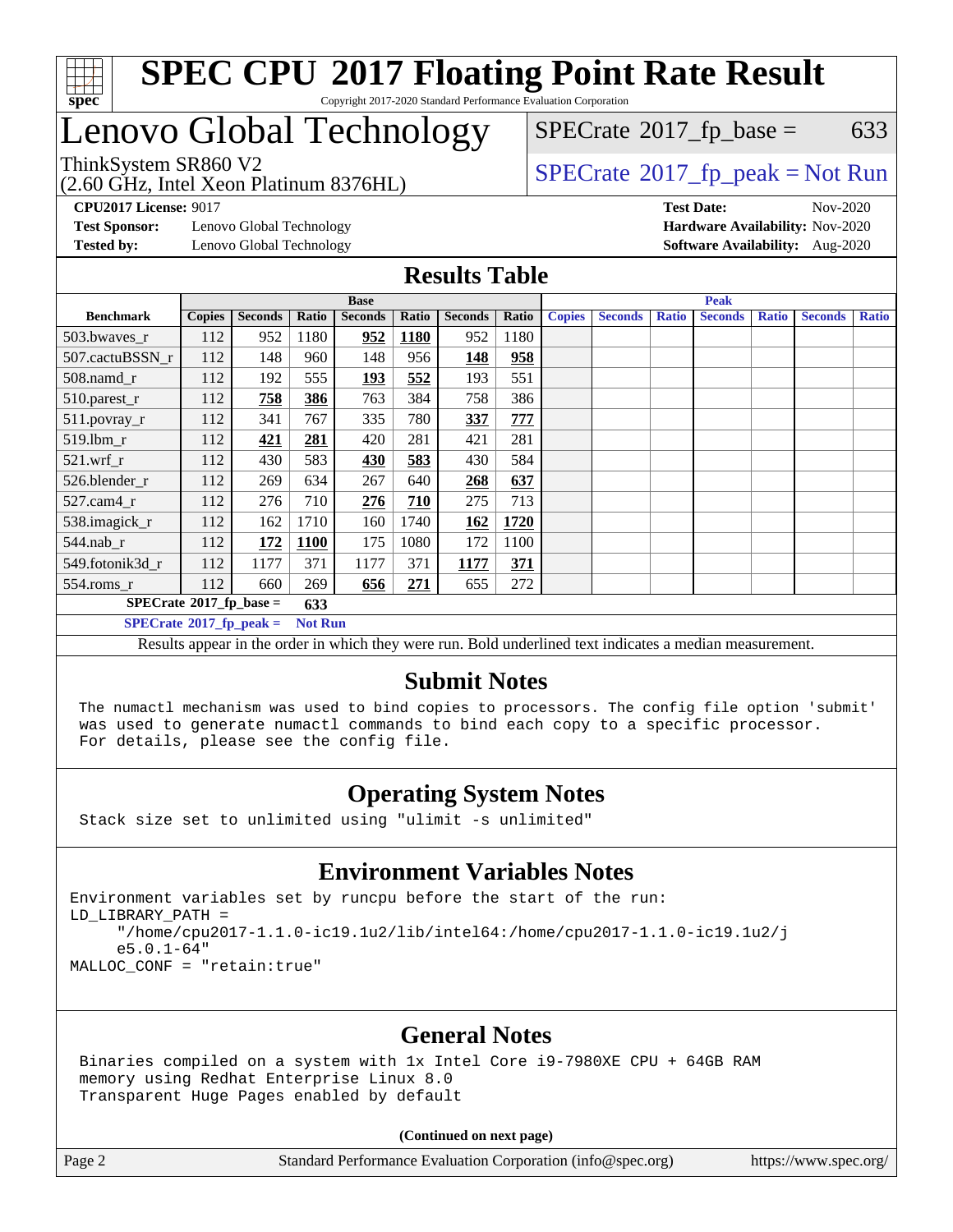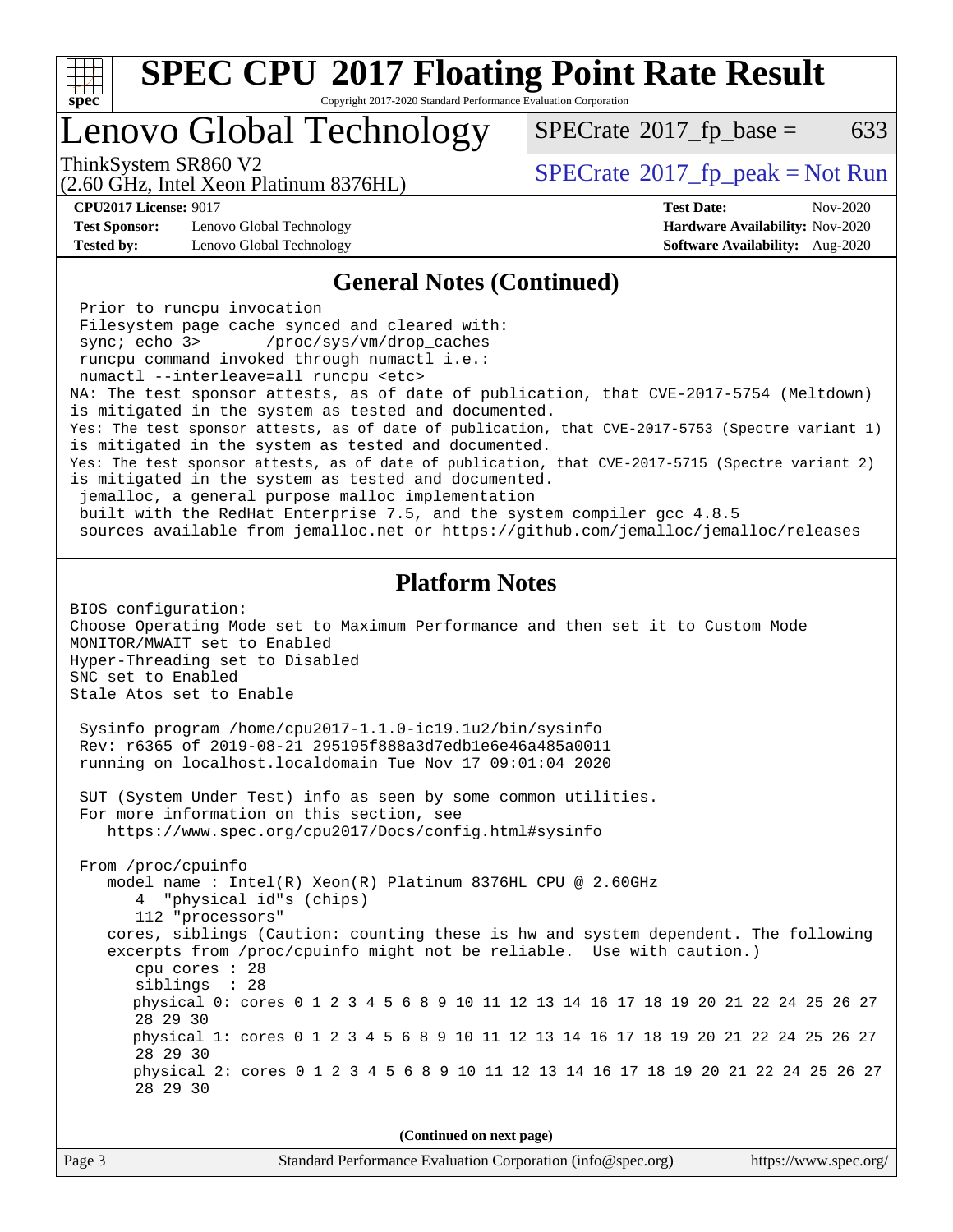

# **[SPEC CPU](http://www.spec.org/auto/cpu2017/Docs/result-fields.html#SPECCPU2017FloatingPointRateResult)[2017 Floating Point Rate Result](http://www.spec.org/auto/cpu2017/Docs/result-fields.html#SPECCPU2017FloatingPointRateResult)**

Copyright 2017-2020 Standard Performance Evaluation Corporation

# Lenovo Global Technology

 $SPECTate@2017_fp\_base = 633$ 

(2.60 GHz, Intel Xeon Platinum 8376HL)

ThinkSystem SR860 V2<br>  $(2.60 \text{ GHz, Intel Yoon Plutium } 8376 \text{H})$  [SPECrate](http://www.spec.org/auto/cpu2017/Docs/result-fields.html#SPECrate2017fppeak)®[2017\\_fp\\_peak = N](http://www.spec.org/auto/cpu2017/Docs/result-fields.html#SPECrate2017fppeak)ot Run

**[CPU2017 License:](http://www.spec.org/auto/cpu2017/Docs/result-fields.html#CPU2017License)** 9017 **[Test Date:](http://www.spec.org/auto/cpu2017/Docs/result-fields.html#TestDate)** Nov-2020

**[Test Sponsor:](http://www.spec.org/auto/cpu2017/Docs/result-fields.html#TestSponsor)** Lenovo Global Technology **[Hardware Availability:](http://www.spec.org/auto/cpu2017/Docs/result-fields.html#HardwareAvailability)** Nov-2020 **[Tested by:](http://www.spec.org/auto/cpu2017/Docs/result-fields.html#Testedby)** Lenovo Global Technology **[Software Availability:](http://www.spec.org/auto/cpu2017/Docs/result-fields.html#SoftwareAvailability)** Aug-2020

#### **[Platform Notes \(Continued\)](http://www.spec.org/auto/cpu2017/Docs/result-fields.html#PlatformNotes)**

 physical 3: cores 0 1 2 3 4 5 6 8 9 10 11 12 13 14 16 17 18 19 20 21 22 24 25 26 27 28 29 30

From lscpu:

| Architecture:                | x86_64                                                                               |
|------------------------------|--------------------------------------------------------------------------------------|
| $CPU$ op-mode $(s)$ :        | $32$ -bit, $64$ -bit                                                                 |
| Byte Order:                  | Little Endian                                                                        |
| CPU(s):                      | 112                                                                                  |
| On-line CPU(s) list: $0-111$ |                                                                                      |
| Thread(s) per core:          | $\mathbf{1}$                                                                         |
| Core(s) per socket:          | 28                                                                                   |
| Socket(s):                   | 4                                                                                    |
| NUMA node(s):                | 8                                                                                    |
| Vendor ID:                   | GenuineIntel                                                                         |
| CPU family:                  | 6                                                                                    |
| Model:                       | 85                                                                                   |
| Model name:                  | $Intel(R)$ Xeon $(R)$ Platinum 8376HL CPU @ 2.60GHz                                  |
| Stepping:                    | 11                                                                                   |
| CPU MHz:                     | 1863.823                                                                             |
| CPU max MHz:                 | 4300.0000                                                                            |
| CPU min MHz:                 | 1000.0000                                                                            |
| BogoMIPS:                    | 5200.00                                                                              |
| Virtualization:              | $VT - x$                                                                             |
| L1d cache:                   | 32K                                                                                  |
| Lli cache:                   | 32K                                                                                  |
| $L2$ cache:                  | 1024K                                                                                |
| L3 cache:                    | 39424K                                                                               |
| NUMA node0 CPU(s):           | $0-3, 7-9, 14-17, 21-23$                                                             |
| NUMA nodel CPU(s):           | $4-6$ , $10-13$ , $18-20$ , $24-27$                                                  |
| NUMA node2 CPU(s):           | $28 - 31, 35 - 37, 42 - 45, 49 - 51$                                                 |
| NUMA node3 CPU(s):           | $32 - 34, 38 - 41, 46 - 48, 52 - 55$                                                 |
| NUMA $node4$ $CPU(s)$ :      | $56 - 59, 63 - 65, 70 - 73, 77 - 79$                                                 |
| NUMA $node5$ CPU $(s)$ :     | $60 - 62, 66 - 69, 74 - 76, 80 - 83$                                                 |
| NUMA node6 CPU(s):           | 84-87, 91-93, 98-101, 105-107                                                        |
| NUMA $node7$ CPU $(s)$ :     | 88-90, 94-97, 102-104, 108-111                                                       |
| Flaqs:                       | fpu vme de pse tsc msr pae mce cx8 apic sep mtrr pge mca cmov                        |
|                              | pat pse36 clflush dts acpi mmx fxsr sse sse2 ss ht tm pbe syscall nx pdpelgb rdtscp  |
|                              | lm constant_tsc art arch_perfmon pebs bts rep_good nopl xtopology nonstop_tsc cpuid  |
|                              | aperfmperf pni pclmulqdq dtes64 monitor ds_cpl vmx smx est tm2 ssse3 sdbg fma cx16   |
|                              | xtpr pdcm pcid dca sse4_1 sse4_2 x2apic movbe popcnt tsc_deadline_timer aes xsave    |
|                              | avx f16c rdrand lahf_lm abm 3dnowprefetch cpuid_fault epb cat_13 cdp_13              |
|                              | invpcid_single intel_ppin ssbd mba ibrs ibpb stibp ibrs_enhanced tpr_shadow vnmi     |
|                              | flexpriority ept vpid fsgsbase tsc_adjust bmil hle avx2 smep bmi2 erms invpcid rtm   |
|                              | cqm mpx rdt_a avx512f avx512dq rdseed adx smap clflushopt clwb intel_pt avx512cd     |
|                              | avx512bw avx512vl xsaveopt xsavec xgetbvl xsaves cqm_llc cqm_occup_llc cqm_mbm_total |
|                              | cqm_mbm_local avx512_bf16 dtherm ida arat pln pts pku ospke avx512_vnni md_clear     |
| flush_11d arch_capabilities  |                                                                                      |
|                              |                                                                                      |
|                              | (Continued on next page)                                                             |
|                              |                                                                                      |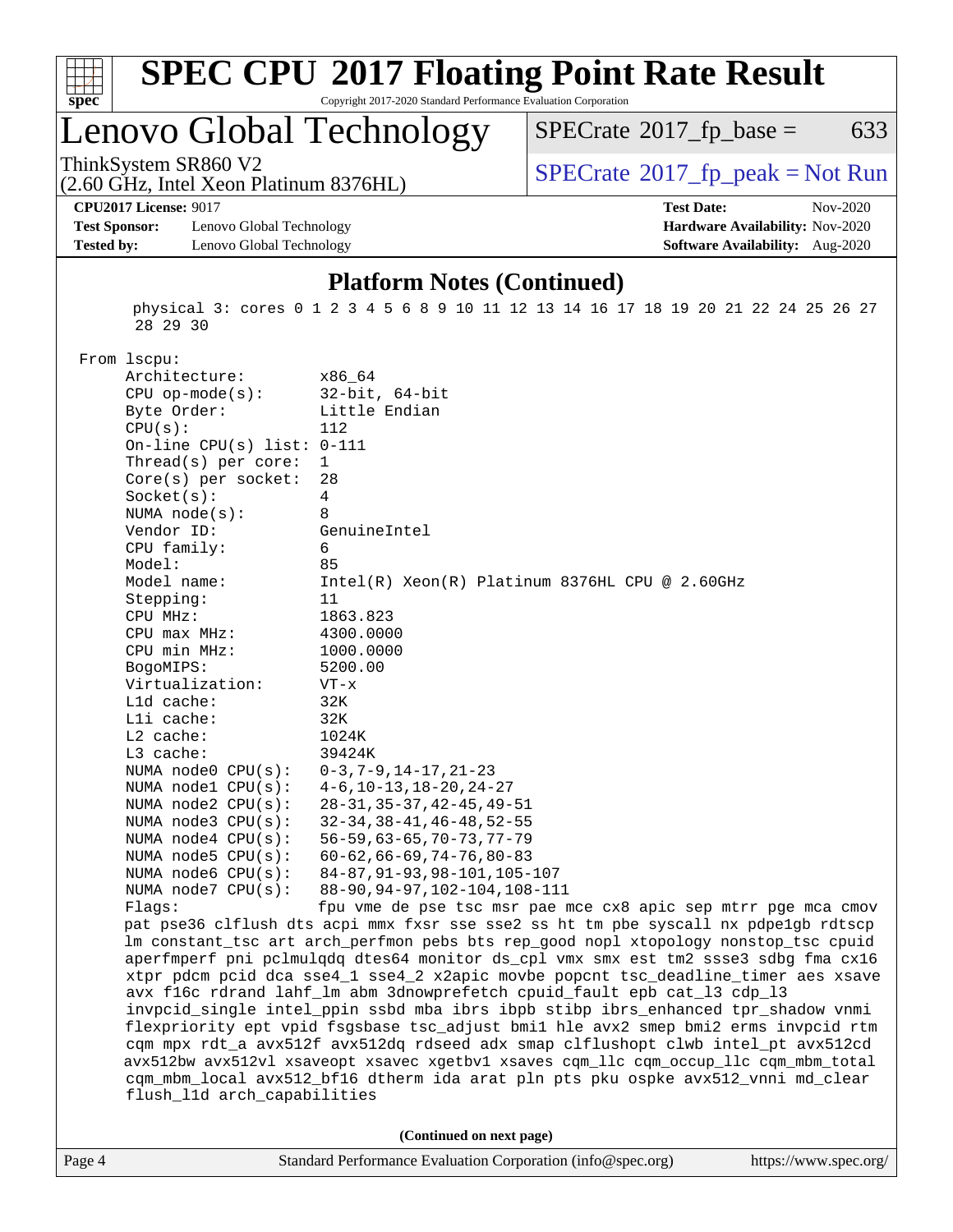

### Lenovo Global Technology

 $SPECTate$ <sup>®</sup>[2017\\_fp\\_base =](http://www.spec.org/auto/cpu2017/Docs/result-fields.html#SPECrate2017fpbase) 633

(2.60 GHz, Intel Xeon Platinum 8376HL) ThinkSystem SR860 V2<br>(2.60 GHz, Intel Xeon Platinum 8376HI)  $\vert$  [SPECrate](http://www.spec.org/auto/cpu2017/Docs/result-fields.html#SPECrate2017fppeak)®[2017\\_fp\\_peak = N](http://www.spec.org/auto/cpu2017/Docs/result-fields.html#SPECrate2017fppeak)ot Run

**[Test Sponsor:](http://www.spec.org/auto/cpu2017/Docs/result-fields.html#TestSponsor)** Lenovo Global Technology **[Hardware Availability:](http://www.spec.org/auto/cpu2017/Docs/result-fields.html#HardwareAvailability)** Nov-2020 **[Tested by:](http://www.spec.org/auto/cpu2017/Docs/result-fields.html#Testedby)** Lenovo Global Technology **[Software Availability:](http://www.spec.org/auto/cpu2017/Docs/result-fields.html#SoftwareAvailability)** Aug-2020

**[CPU2017 License:](http://www.spec.org/auto/cpu2017/Docs/result-fields.html#CPU2017License)** 9017 **[Test Date:](http://www.spec.org/auto/cpu2017/Docs/result-fields.html#TestDate)** Nov-2020

### **[Platform Notes \(Continued\)](http://www.spec.org/auto/cpu2017/Docs/result-fields.html#PlatformNotes)**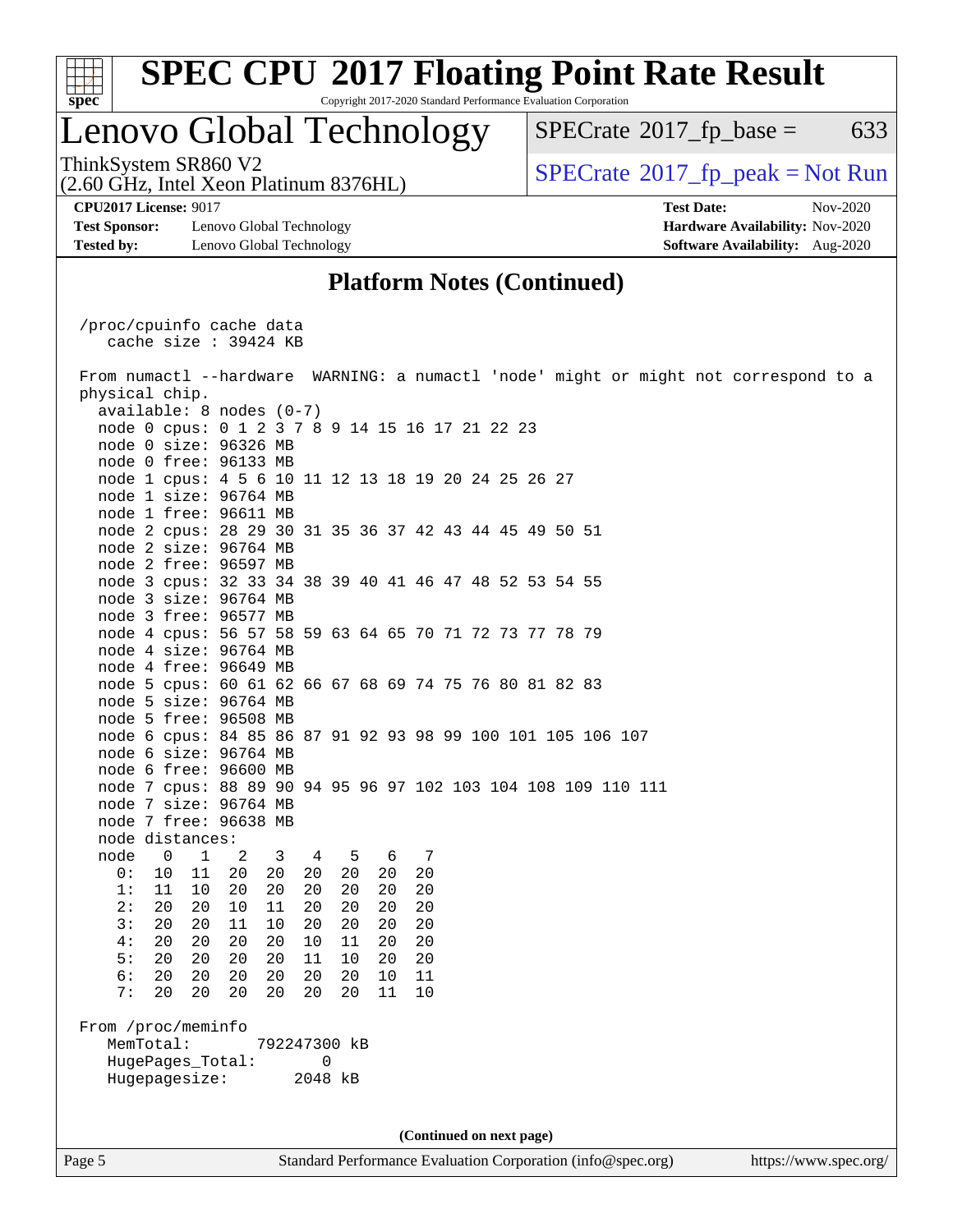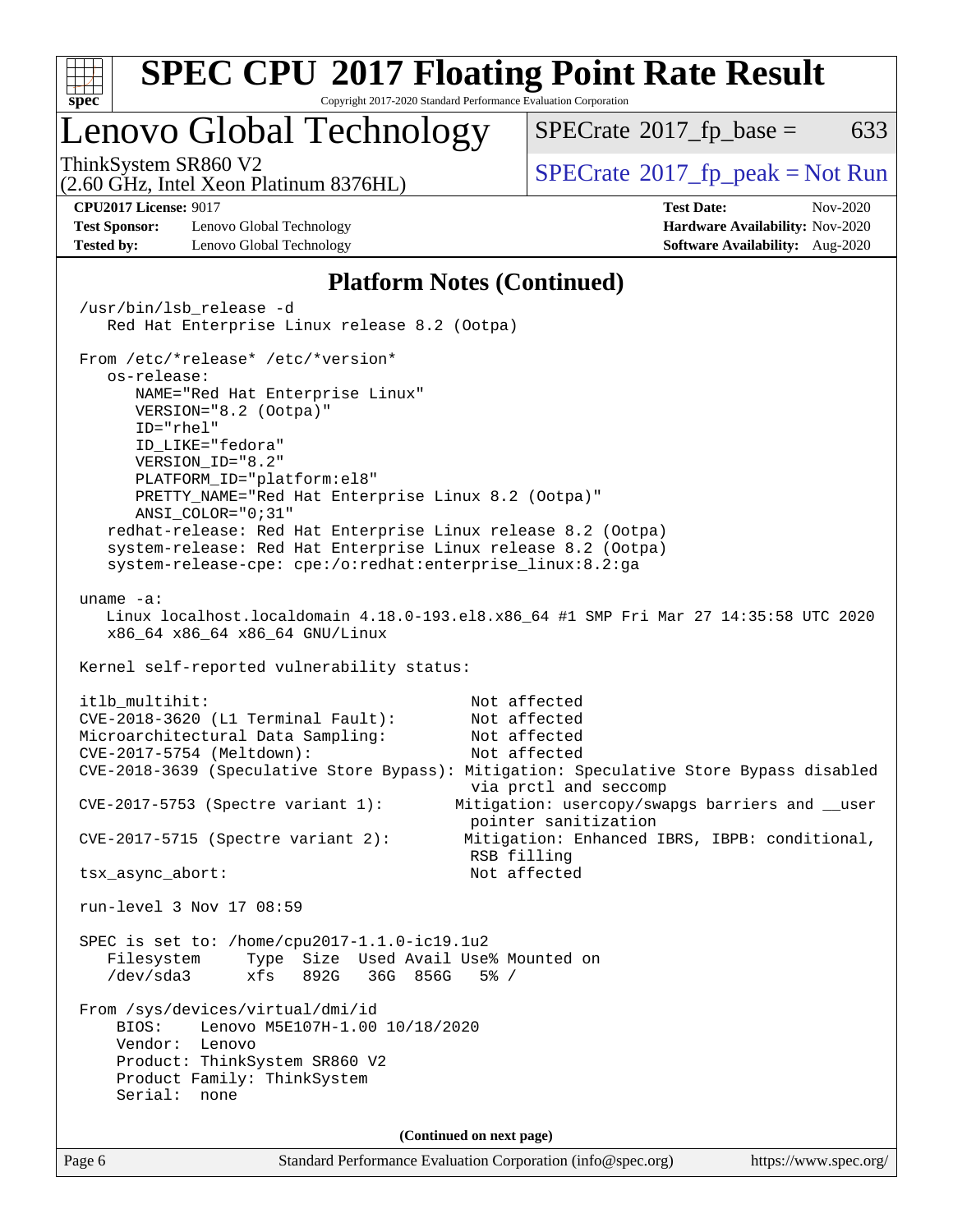

## Lenovo Global Technology

(2.60 GHz, Intel Xeon Platinum 8376HL)

ThinkSystem SR860 V2<br>  $\begin{array}{c} \text{SPECTI}_{\text{S}} \text{SFR} = \text{Not Run} \\ \text{SPECTI}_{\text{S}} \text{SFR} = \text{Not Run} \end{array}$ 

 $SPECTate@2017_fp\_base = 633$ 

**[Test Sponsor:](http://www.spec.org/auto/cpu2017/Docs/result-fields.html#TestSponsor)** Lenovo Global Technology **[Hardware Availability:](http://www.spec.org/auto/cpu2017/Docs/result-fields.html#HardwareAvailability)** Nov-2020 **[Tested by:](http://www.spec.org/auto/cpu2017/Docs/result-fields.html#Testedby)** Lenovo Global Technology **[Software Availability:](http://www.spec.org/auto/cpu2017/Docs/result-fields.html#SoftwareAvailability)** Aug-2020

**[CPU2017 License:](http://www.spec.org/auto/cpu2017/Docs/result-fields.html#CPU2017License)** 9017 **[Test Date:](http://www.spec.org/auto/cpu2017/Docs/result-fields.html#TestDate)** Nov-2020

#### **[Platform Notes \(Continued\)](http://www.spec.org/auto/cpu2017/Docs/result-fields.html#PlatformNotes)**

 Additional information from dmidecode follows. WARNING: Use caution when you interpret this section. The 'dmidecode' program reads system data which is "intended to allow hardware to be accurately determined", but the intent may not be met, as there are frequent changes to hardware, firmware, and the "DMTF SMBIOS" standard. Memory:

48x SK Hynix HMA82GR7CJR8N-XN 16 GB 2 rank 3200

(End of data from sysinfo program)

#### **[Compiler Version Notes](http://www.spec.org/auto/cpu2017/Docs/result-fields.html#CompilerVersionNotes)**

============================================================================== C | 519.lbm\_r(base) 538.imagick\_r(base) 544.nab\_r(base) ------------------------------------------------------------------------------ Intel(R) C Compiler for applications running on  $Intel(R) 64$ , Version 19.1.2.275 Build 20200604 Copyright (C) 1985-2020 Intel Corporation. All rights reserved. ------------------------------------------------------------------------------ ==============================================================================  $C++$  | 508.namd\_r(base) 510.parest\_r(base) ------------------------------------------------------------------------------ Intel(R) C++ Compiler for applications running on Intel(R) 64, Version 19.1.2.275 Build 20200604 Copyright (C) 1985-2020 Intel Corporation. All rights reserved. ------------------------------------------------------------------------------ ==============================================================================  $C++$ ,  $C$  | 511.povray\_r(base) 526.blender\_r(base) ------------------------------------------------------------------------------ Intel(R) C++ Compiler for applications running on Intel(R) 64, Version 19.1.2.275 Build 20200604 Copyright (C) 1985-2020 Intel Corporation. All rights reserved. Intel(R) C Compiler for applications running on  $Intel(R) 64$ , Version 19.1.2.275 Build 20200604 Copyright (C) 1985-2020 Intel Corporation. All rights reserved. ------------------------------------------------------------------------------ ============================================================================== C++, C, Fortran | 507.cactuBSSN\_r(base) ------------------------------------------------------------------------------ Intel(R) C++ Compiler for applications running on Intel(R) 64, Version 19.1.2.275 Build 20200604 Copyright (C) 1985-2020 Intel Corporation. All rights reserved. Intel(R) C Compiler for applications running on Intel(R) 64, Version **(Continued on next page)**

|  | Page 7 | Standard Performance Evaluation Corporation (info@spec.org) | https://www.spec.org/ |
|--|--------|-------------------------------------------------------------|-----------------------|
|--|--------|-------------------------------------------------------------|-----------------------|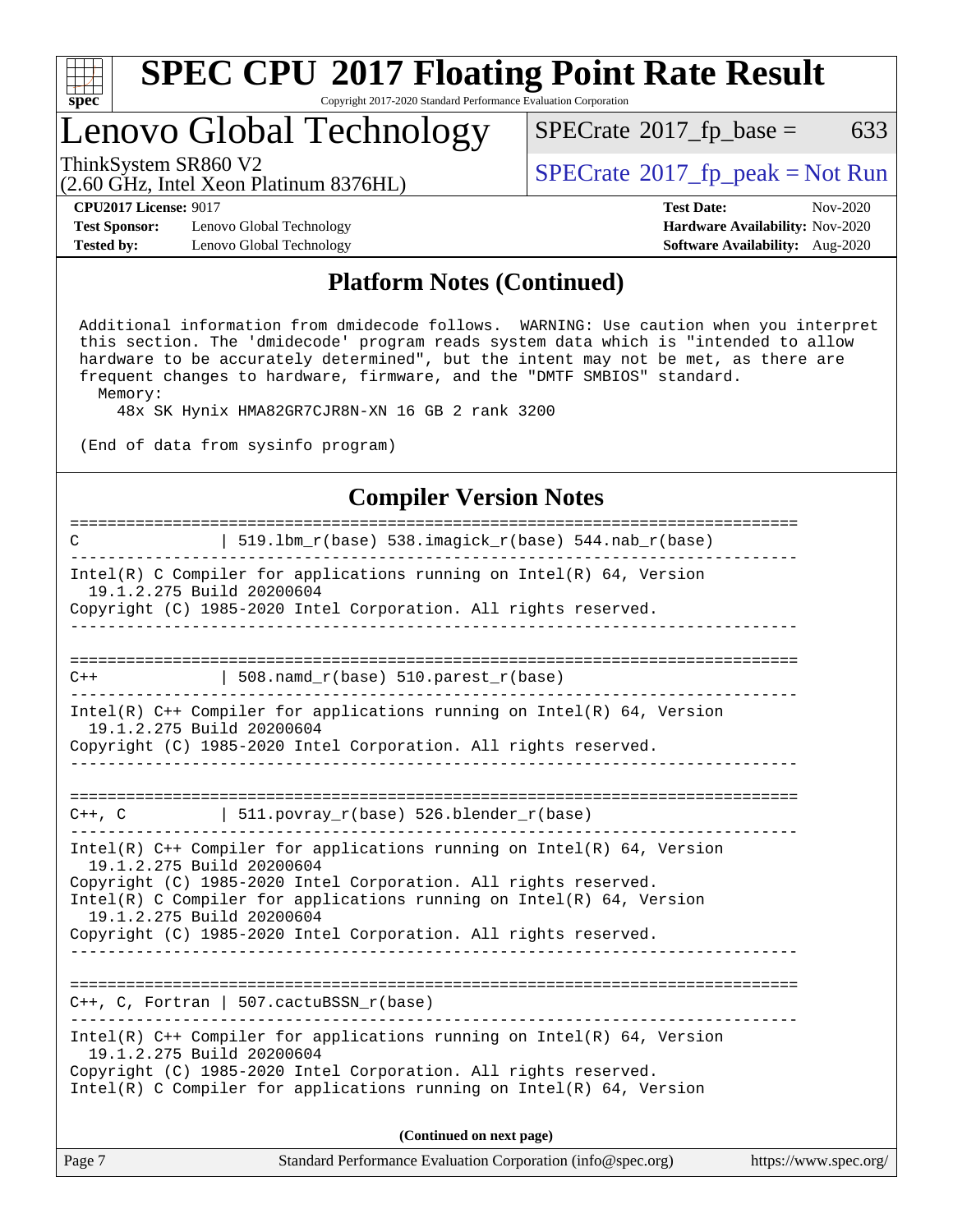

# **[SPEC CPU](http://www.spec.org/auto/cpu2017/Docs/result-fields.html#SPECCPU2017FloatingPointRateResult)[2017 Floating Point Rate Result](http://www.spec.org/auto/cpu2017/Docs/result-fields.html#SPECCPU2017FloatingPointRateResult)**

Copyright 2017-2020 Standard Performance Evaluation Corporation

# Lenovo Global Technology

 $SPECTate@2017_fp\_base = 633$ 

(2.60 GHz, Intel Xeon Platinum 8376HL)

ThinkSystem SR860 V2<br>  $\begin{array}{c}\n\text{SPECrate} \textcirc 2017\_fp\_peak = Not Run \\
\text{SPECrate} \textcirc 2017\_fp\_peak = Not Run\n\end{array}$  $\begin{array}{c}\n\text{SPECrate} \textcirc 2017\_fp\_peak = Not Run \\
\text{SPECrate} \textcirc 2017\_fp\_peak = Not Run\n\end{array}$  $\begin{array}{c}\n\text{SPECrate} \textcirc 2017\_fp\_peak = Not Run \\
\text{SPECrate} \textcirc 2017\_fp\_peak = Not Run\n\end{array}$ 

**[Test Sponsor:](http://www.spec.org/auto/cpu2017/Docs/result-fields.html#TestSponsor)** Lenovo Global Technology **[Hardware Availability:](http://www.spec.org/auto/cpu2017/Docs/result-fields.html#HardwareAvailability)** Nov-2020 **[Tested by:](http://www.spec.org/auto/cpu2017/Docs/result-fields.html#Testedby)** Lenovo Global Technology **[Software Availability:](http://www.spec.org/auto/cpu2017/Docs/result-fields.html#SoftwareAvailability)** Aug-2020

**[CPU2017 License:](http://www.spec.org/auto/cpu2017/Docs/result-fields.html#CPU2017License)** 9017 **[Test Date:](http://www.spec.org/auto/cpu2017/Docs/result-fields.html#TestDate)** Nov-2020

### **[Compiler Version Notes \(Continued\)](http://www.spec.org/auto/cpu2017/Docs/result-fields.html#CompilerVersionNotes)**

| 19.1.2.275 Build 20200604<br>Copyright (C) 1985-2020 Intel Corporation. All rights reserved.<br>$Intel(R)$ Fortran Intel(R) 64 Compiler for applications running on Intel(R)<br>64, Version 19.1.2.275 Build 20200623<br>Copyright (C) 1985-2020 Intel Corporation. All rights reserved.                                                                          |
|-------------------------------------------------------------------------------------------------------------------------------------------------------------------------------------------------------------------------------------------------------------------------------------------------------------------------------------------------------------------|
|                                                                                                                                                                                                                                                                                                                                                                   |
| 503.bwaves $r(base)$ 549.fotonik3d $r(base)$ 554.roms $r(base)$<br>Fortran                                                                                                                                                                                                                                                                                        |
| $Intel(R)$ Fortran Intel(R) 64 Compiler for applications running on Intel(R)<br>64, Version 19.1.2.275 Build 20200623<br>Copyright (C) 1985-2020 Intel Corporation. All rights reserved.                                                                                                                                                                          |
|                                                                                                                                                                                                                                                                                                                                                                   |
| Fortran, C $\vert$ 521.wrf_r(base) 527.cam4_r(base)                                                                                                                                                                                                                                                                                                               |
| Intel(R) Fortran Intel(R) 64 Compiler for applications running on Intel(R)<br>64, Version 19.1.2.275 Build 20200623<br>Copyright (C) 1985-2020 Intel Corporation. All rights reserved.<br>Intel(R) C Compiler for applications running on Intel(R) $64$ , Version<br>19.1.2.275 Build 20200604<br>Copyright (C) 1985-2020 Intel Corporation. All rights reserved. |

### **[Base Compiler Invocation](http://www.spec.org/auto/cpu2017/Docs/result-fields.html#BaseCompilerInvocation)**

[C benchmarks](http://www.spec.org/auto/cpu2017/Docs/result-fields.html#Cbenchmarks): [icc](http://www.spec.org/cpu2017/results/res2020q4/cpu2017-20201123-24479.flags.html#user_CCbase_intel_icc_66fc1ee009f7361af1fbd72ca7dcefbb700085f36577c54f309893dd4ec40d12360134090235512931783d35fd58c0460139e722d5067c5574d8eaf2b3e37e92)

[C++ benchmarks:](http://www.spec.org/auto/cpu2017/Docs/result-fields.html#CXXbenchmarks) [icpc](http://www.spec.org/cpu2017/results/res2020q4/cpu2017-20201123-24479.flags.html#user_CXXbase_intel_icpc_c510b6838c7f56d33e37e94d029a35b4a7bccf4766a728ee175e80a419847e808290a9b78be685c44ab727ea267ec2f070ec5dc83b407c0218cded6866a35d07)

[Fortran benchmarks](http://www.spec.org/auto/cpu2017/Docs/result-fields.html#Fortranbenchmarks): [ifort](http://www.spec.org/cpu2017/results/res2020q4/cpu2017-20201123-24479.flags.html#user_FCbase_intel_ifort_8111460550e3ca792625aed983ce982f94888b8b503583aa7ba2b8303487b4d8a21a13e7191a45c5fd58ff318f48f9492884d4413fa793fd88dd292cad7027ca)

[Benchmarks using both Fortran and C](http://www.spec.org/auto/cpu2017/Docs/result-fields.html#BenchmarksusingbothFortranandC): [ifort](http://www.spec.org/cpu2017/results/res2020q4/cpu2017-20201123-24479.flags.html#user_CC_FCbase_intel_ifort_8111460550e3ca792625aed983ce982f94888b8b503583aa7ba2b8303487b4d8a21a13e7191a45c5fd58ff318f48f9492884d4413fa793fd88dd292cad7027ca) [icc](http://www.spec.org/cpu2017/results/res2020q4/cpu2017-20201123-24479.flags.html#user_CC_FCbase_intel_icc_66fc1ee009f7361af1fbd72ca7dcefbb700085f36577c54f309893dd4ec40d12360134090235512931783d35fd58c0460139e722d5067c5574d8eaf2b3e37e92)

[Benchmarks using both C and C++](http://www.spec.org/auto/cpu2017/Docs/result-fields.html#BenchmarksusingbothCandCXX): [icpc](http://www.spec.org/cpu2017/results/res2020q4/cpu2017-20201123-24479.flags.html#user_CC_CXXbase_intel_icpc_c510b6838c7f56d33e37e94d029a35b4a7bccf4766a728ee175e80a419847e808290a9b78be685c44ab727ea267ec2f070ec5dc83b407c0218cded6866a35d07) [icc](http://www.spec.org/cpu2017/results/res2020q4/cpu2017-20201123-24479.flags.html#user_CC_CXXbase_intel_icc_66fc1ee009f7361af1fbd72ca7dcefbb700085f36577c54f309893dd4ec40d12360134090235512931783d35fd58c0460139e722d5067c5574d8eaf2b3e37e92)

[Benchmarks using Fortran, C, and C++:](http://www.spec.org/auto/cpu2017/Docs/result-fields.html#BenchmarksusingFortranCandCXX) [icpc](http://www.spec.org/cpu2017/results/res2020q4/cpu2017-20201123-24479.flags.html#user_CC_CXX_FCbase_intel_icpc_c510b6838c7f56d33e37e94d029a35b4a7bccf4766a728ee175e80a419847e808290a9b78be685c44ab727ea267ec2f070ec5dc83b407c0218cded6866a35d07) [icc](http://www.spec.org/cpu2017/results/res2020q4/cpu2017-20201123-24479.flags.html#user_CC_CXX_FCbase_intel_icc_66fc1ee009f7361af1fbd72ca7dcefbb700085f36577c54f309893dd4ec40d12360134090235512931783d35fd58c0460139e722d5067c5574d8eaf2b3e37e92) [ifort](http://www.spec.org/cpu2017/results/res2020q4/cpu2017-20201123-24479.flags.html#user_CC_CXX_FCbase_intel_ifort_8111460550e3ca792625aed983ce982f94888b8b503583aa7ba2b8303487b4d8a21a13e7191a45c5fd58ff318f48f9492884d4413fa793fd88dd292cad7027ca)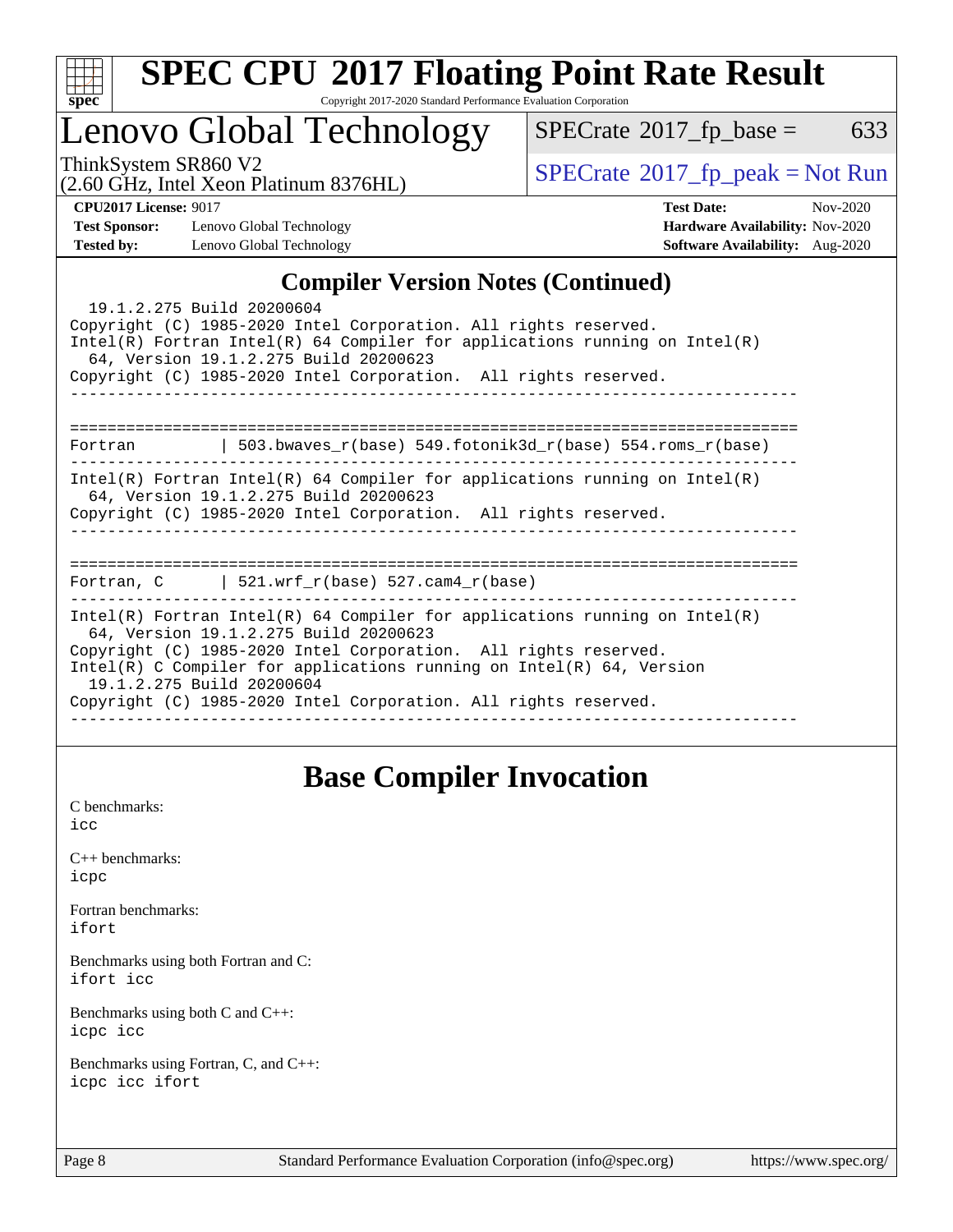

## Lenovo Global Technology

 $SPECTate$ <sup>®</sup>[2017\\_fp\\_base =](http://www.spec.org/auto/cpu2017/Docs/result-fields.html#SPECrate2017fpbase) 633

(2.60 GHz, Intel Xeon Platinum 8376HL)

ThinkSystem SR860 V2<br>  $\begin{array}{c} \text{SPECrate} \textcirc 2017 \text{ fp peak} = \text{Not Run} \\ \text{SPECrate} \textcirc 2017 \text{ fp peak} = \text{Not Run} \end{array}$  $\begin{array}{c} \text{SPECrate} \textcirc 2017 \text{ fp peak} = \text{Not Run} \\ \text{SPECrate} \textcirc 2017 \text{ fp peak} = \text{Not Run} \end{array}$  $\begin{array}{c} \text{SPECrate} \textcirc 2017 \text{ fp peak} = \text{Not Run} \\ \text{SPECrate} \textcirc 2017 \text{ fp peak} = \text{Not Run} \end{array}$ 

**[Test Sponsor:](http://www.spec.org/auto/cpu2017/Docs/result-fields.html#TestSponsor)** Lenovo Global Technology **[Hardware Availability:](http://www.spec.org/auto/cpu2017/Docs/result-fields.html#HardwareAvailability)** Nov-2020 **[Tested by:](http://www.spec.org/auto/cpu2017/Docs/result-fields.html#Testedby)** Lenovo Global Technology **[Software Availability:](http://www.spec.org/auto/cpu2017/Docs/result-fields.html#SoftwareAvailability)** Aug-2020

**[CPU2017 License:](http://www.spec.org/auto/cpu2017/Docs/result-fields.html#CPU2017License)** 9017 **[Test Date:](http://www.spec.org/auto/cpu2017/Docs/result-fields.html#TestDate)** Nov-2020

## **[Base Portability Flags](http://www.spec.org/auto/cpu2017/Docs/result-fields.html#BasePortabilityFlags)**

 503.bwaves\_r: [-DSPEC\\_LP64](http://www.spec.org/cpu2017/results/res2020q4/cpu2017-20201123-24479.flags.html#suite_basePORTABILITY503_bwaves_r_DSPEC_LP64) 507.cactuBSSN\_r: [-DSPEC\\_LP64](http://www.spec.org/cpu2017/results/res2020q4/cpu2017-20201123-24479.flags.html#suite_basePORTABILITY507_cactuBSSN_r_DSPEC_LP64) 508.namd\_r: [-DSPEC\\_LP64](http://www.spec.org/cpu2017/results/res2020q4/cpu2017-20201123-24479.flags.html#suite_basePORTABILITY508_namd_r_DSPEC_LP64) 510.parest\_r: [-DSPEC\\_LP64](http://www.spec.org/cpu2017/results/res2020q4/cpu2017-20201123-24479.flags.html#suite_basePORTABILITY510_parest_r_DSPEC_LP64) 511.povray\_r: [-DSPEC\\_LP64](http://www.spec.org/cpu2017/results/res2020q4/cpu2017-20201123-24479.flags.html#suite_basePORTABILITY511_povray_r_DSPEC_LP64) 519.lbm\_r: [-DSPEC\\_LP64](http://www.spec.org/cpu2017/results/res2020q4/cpu2017-20201123-24479.flags.html#suite_basePORTABILITY519_lbm_r_DSPEC_LP64) 521.wrf\_r: [-DSPEC\\_LP64](http://www.spec.org/cpu2017/results/res2020q4/cpu2017-20201123-24479.flags.html#suite_basePORTABILITY521_wrf_r_DSPEC_LP64) [-DSPEC\\_CASE\\_FLAG](http://www.spec.org/cpu2017/results/res2020q4/cpu2017-20201123-24479.flags.html#b521.wrf_r_baseCPORTABILITY_DSPEC_CASE_FLAG) [-convert big\\_endian](http://www.spec.org/cpu2017/results/res2020q4/cpu2017-20201123-24479.flags.html#user_baseFPORTABILITY521_wrf_r_convert_big_endian_c3194028bc08c63ac5d04de18c48ce6d347e4e562e8892b8bdbdc0214820426deb8554edfa529a3fb25a586e65a3d812c835984020483e7e73212c4d31a38223) 526.blender\_r: [-DSPEC\\_LP64](http://www.spec.org/cpu2017/results/res2020q4/cpu2017-20201123-24479.flags.html#suite_basePORTABILITY526_blender_r_DSPEC_LP64) [-DSPEC\\_LINUX](http://www.spec.org/cpu2017/results/res2020q4/cpu2017-20201123-24479.flags.html#b526.blender_r_baseCPORTABILITY_DSPEC_LINUX) [-funsigned-char](http://www.spec.org/cpu2017/results/res2020q4/cpu2017-20201123-24479.flags.html#user_baseCPORTABILITY526_blender_r_force_uchar_40c60f00ab013830e2dd6774aeded3ff59883ba5a1fc5fc14077f794d777847726e2a5858cbc7672e36e1b067e7e5c1d9a74f7176df07886a243d7cc18edfe67) 527.cam4\_r: [-DSPEC\\_LP64](http://www.spec.org/cpu2017/results/res2020q4/cpu2017-20201123-24479.flags.html#suite_basePORTABILITY527_cam4_r_DSPEC_LP64) [-DSPEC\\_CASE\\_FLAG](http://www.spec.org/cpu2017/results/res2020q4/cpu2017-20201123-24479.flags.html#b527.cam4_r_baseCPORTABILITY_DSPEC_CASE_FLAG) 538.imagick\_r: [-DSPEC\\_LP64](http://www.spec.org/cpu2017/results/res2020q4/cpu2017-20201123-24479.flags.html#suite_basePORTABILITY538_imagick_r_DSPEC_LP64) 544.nab\_r: [-DSPEC\\_LP64](http://www.spec.org/cpu2017/results/res2020q4/cpu2017-20201123-24479.flags.html#suite_basePORTABILITY544_nab_r_DSPEC_LP64) 549.fotonik3d\_r: [-DSPEC\\_LP64](http://www.spec.org/cpu2017/results/res2020q4/cpu2017-20201123-24479.flags.html#suite_basePORTABILITY549_fotonik3d_r_DSPEC_LP64) 554.roms\_r: [-DSPEC\\_LP64](http://www.spec.org/cpu2017/results/res2020q4/cpu2017-20201123-24479.flags.html#suite_basePORTABILITY554_roms_r_DSPEC_LP64)

**[Base Optimization Flags](http://www.spec.org/auto/cpu2017/Docs/result-fields.html#BaseOptimizationFlags)**

[C benchmarks](http://www.spec.org/auto/cpu2017/Docs/result-fields.html#Cbenchmarks):

[-m64](http://www.spec.org/cpu2017/results/res2020q4/cpu2017-20201123-24479.flags.html#user_CCbase_m64-icc) [-qnextgen](http://www.spec.org/cpu2017/results/res2020q4/cpu2017-20201123-24479.flags.html#user_CCbase_f-qnextgen) [-std=c11](http://www.spec.org/cpu2017/results/res2020q4/cpu2017-20201123-24479.flags.html#user_CCbase_std-icc-std_0e1c27790398a4642dfca32ffe6c27b5796f9c2d2676156f2e42c9c44eaad0c049b1cdb667a270c34d979996257aeb8fc440bfb01818dbc9357bd9d174cb8524) [-Wl,-plugin-opt=-x86-branches-within-32B-boundaries](http://www.spec.org/cpu2017/results/res2020q4/cpu2017-20201123-24479.flags.html#user_CCbase_f-x86-branches-within-32B-boundaries_0098b4e4317ae60947b7b728078a624952a08ac37a3c797dfb4ffeb399e0c61a9dd0f2f44ce917e9361fb9076ccb15e7824594512dd315205382d84209e912f3) [-Wl,-z,muldefs](http://www.spec.org/cpu2017/results/res2020q4/cpu2017-20201123-24479.flags.html#user_CCbase_link_force_multiple1_b4cbdb97b34bdee9ceefcfe54f4c8ea74255f0b02a4b23e853cdb0e18eb4525ac79b5a88067c842dd0ee6996c24547a27a4b99331201badda8798ef8a743f577) [-xCORE-AVX512](http://www.spec.org/cpu2017/results/res2020q4/cpu2017-20201123-24479.flags.html#user_CCbase_f-xCORE-AVX512) [-Ofast](http://www.spec.org/cpu2017/results/res2020q4/cpu2017-20201123-24479.flags.html#user_CCbase_f-Ofast) [-ffast-math](http://www.spec.org/cpu2017/results/res2020q4/cpu2017-20201123-24479.flags.html#user_CCbase_f-ffast-math) [-flto](http://www.spec.org/cpu2017/results/res2020q4/cpu2017-20201123-24479.flags.html#user_CCbase_f-flto) [-mfpmath=sse](http://www.spec.org/cpu2017/results/res2020q4/cpu2017-20201123-24479.flags.html#user_CCbase_f-mfpmath_70eb8fac26bde974f8ab713bc9086c5621c0b8d2f6c86f38af0bd7062540daf19db5f3a066d8c6684be05d84c9b6322eb3b5be6619d967835195b93d6c02afa1) [-funroll-loops](http://www.spec.org/cpu2017/results/res2020q4/cpu2017-20201123-24479.flags.html#user_CCbase_f-funroll-loops) [-qopt-mem-layout-trans=4](http://www.spec.org/cpu2017/results/res2020q4/cpu2017-20201123-24479.flags.html#user_CCbase_f-qopt-mem-layout-trans_fa39e755916c150a61361b7846f310bcdf6f04e385ef281cadf3647acec3f0ae266d1a1d22d972a7087a248fd4e6ca390a3634700869573d231a252c784941a8) [-L/usr/local/jemalloc64-5.0.1/lib](http://www.spec.org/cpu2017/results/res2020q4/cpu2017-20201123-24479.flags.html#user_CCbase_jemalloc_link_path64_1_cc289568b1a6c0fd3b62c91b824c27fcb5af5e8098e6ad028160d21144ef1b8aef3170d2acf0bee98a8da324cfe4f67d0a3d0c4cc4673d993d694dc2a0df248b) [-ljemalloc](http://www.spec.org/cpu2017/results/res2020q4/cpu2017-20201123-24479.flags.html#user_CCbase_jemalloc_link_lib_d1249b907c500fa1c0672f44f562e3d0f79738ae9e3c4a9c376d49f265a04b9c99b167ecedbf6711b3085be911c67ff61f150a17b3472be731631ba4d0471706)

[C++ benchmarks:](http://www.spec.org/auto/cpu2017/Docs/result-fields.html#CXXbenchmarks)

```
-m64 -qnextgen -Wl,-plugin-opt=-x86-branches-within-32B-boundaries
-Wl,-z,muldefs -xCORE-AVX512 -Ofast -ffast-math -flto -mfpmath=sse
-funroll-loops -qopt-mem-layout-trans=4
-L/usr/local/jemalloc64-5.0.1/lib -ljemalloc
```
[Fortran benchmarks](http://www.spec.org/auto/cpu2017/Docs/result-fields.html#Fortranbenchmarks):

[-m64](http://www.spec.org/cpu2017/results/res2020q4/cpu2017-20201123-24479.flags.html#user_FCbase_m64-icc) [-Wl,-plugin-opt=-x86-branches-within-32B-boundaries](http://www.spec.org/cpu2017/results/res2020q4/cpu2017-20201123-24479.flags.html#user_FCbase_f-x86-branches-within-32B-boundaries_0098b4e4317ae60947b7b728078a624952a08ac37a3c797dfb4ffeb399e0c61a9dd0f2f44ce917e9361fb9076ccb15e7824594512dd315205382d84209e912f3) [-Wl,-z,muldefs](http://www.spec.org/cpu2017/results/res2020q4/cpu2017-20201123-24479.flags.html#user_FCbase_link_force_multiple1_b4cbdb97b34bdee9ceefcfe54f4c8ea74255f0b02a4b23e853cdb0e18eb4525ac79b5a88067c842dd0ee6996c24547a27a4b99331201badda8798ef8a743f577) [-xCORE-AVX512](http://www.spec.org/cpu2017/results/res2020q4/cpu2017-20201123-24479.flags.html#user_FCbase_f-xCORE-AVX512) [-O3](http://www.spec.org/cpu2017/results/res2020q4/cpu2017-20201123-24479.flags.html#user_FCbase_f-O3) [-ipo](http://www.spec.org/cpu2017/results/res2020q4/cpu2017-20201123-24479.flags.html#user_FCbase_f-ipo) [-no-prec-div](http://www.spec.org/cpu2017/results/res2020q4/cpu2017-20201123-24479.flags.html#user_FCbase_f-no-prec-div) [-qopt-prefetch](http://www.spec.org/cpu2017/results/res2020q4/cpu2017-20201123-24479.flags.html#user_FCbase_f-qopt-prefetch) [-ffinite-math-only](http://www.spec.org/cpu2017/results/res2020q4/cpu2017-20201123-24479.flags.html#user_FCbase_f_finite_math_only_cb91587bd2077682c4b38af759c288ed7c732db004271a9512da14a4f8007909a5f1427ecbf1a0fb78ff2a814402c6114ac565ca162485bbcae155b5e4258871) [-qopt-multiple-gather-scatter-by-shuffles](http://www.spec.org/cpu2017/results/res2020q4/cpu2017-20201123-24479.flags.html#user_FCbase_f-qopt-multiple-gather-scatter-by-shuffles) [-qopt-mem-layout-trans=4](http://www.spec.org/cpu2017/results/res2020q4/cpu2017-20201123-24479.flags.html#user_FCbase_f-qopt-mem-layout-trans_fa39e755916c150a61361b7846f310bcdf6f04e385ef281cadf3647acec3f0ae266d1a1d22d972a7087a248fd4e6ca390a3634700869573d231a252c784941a8) [-nostandard-realloc-lhs](http://www.spec.org/cpu2017/results/res2020q4/cpu2017-20201123-24479.flags.html#user_FCbase_f_2003_std_realloc_82b4557e90729c0f113870c07e44d33d6f5a304b4f63d4c15d2d0f1fab99f5daaed73bdb9275d9ae411527f28b936061aa8b9c8f2d63842963b95c9dd6426b8a) [-align array32byte](http://www.spec.org/cpu2017/results/res2020q4/cpu2017-20201123-24479.flags.html#user_FCbase_align_array32byte_b982fe038af199962ba9a80c053b8342c548c85b40b8e86eb3cc33dee0d7986a4af373ac2d51c3f7cf710a18d62fdce2948f201cd044323541f22fc0fffc51b6) [-auto](http://www.spec.org/cpu2017/results/res2020q4/cpu2017-20201123-24479.flags.html#user_FCbase_f-auto) [-mbranches-within-32B-boundaries](http://www.spec.org/cpu2017/results/res2020q4/cpu2017-20201123-24479.flags.html#user_FCbase_f-mbranches-within-32B-boundaries) [-L/usr/local/jemalloc64-5.0.1/lib](http://www.spec.org/cpu2017/results/res2020q4/cpu2017-20201123-24479.flags.html#user_FCbase_jemalloc_link_path64_1_cc289568b1a6c0fd3b62c91b824c27fcb5af5e8098e6ad028160d21144ef1b8aef3170d2acf0bee98a8da324cfe4f67d0a3d0c4cc4673d993d694dc2a0df248b) [-ljemalloc](http://www.spec.org/cpu2017/results/res2020q4/cpu2017-20201123-24479.flags.html#user_FCbase_jemalloc_link_lib_d1249b907c500fa1c0672f44f562e3d0f79738ae9e3c4a9c376d49f265a04b9c99b167ecedbf6711b3085be911c67ff61f150a17b3472be731631ba4d0471706)

#### [Benchmarks using both Fortran and C](http://www.spec.org/auto/cpu2017/Docs/result-fields.html#BenchmarksusingbothFortranandC):

[-m64](http://www.spec.org/cpu2017/results/res2020q4/cpu2017-20201123-24479.flags.html#user_CC_FCbase_m64-icc) [-qnextgen](http://www.spec.org/cpu2017/results/res2020q4/cpu2017-20201123-24479.flags.html#user_CC_FCbase_f-qnextgen) [-std=c11](http://www.spec.org/cpu2017/results/res2020q4/cpu2017-20201123-24479.flags.html#user_CC_FCbase_std-icc-std_0e1c27790398a4642dfca32ffe6c27b5796f9c2d2676156f2e42c9c44eaad0c049b1cdb667a270c34d979996257aeb8fc440bfb01818dbc9357bd9d174cb8524)

```
-Wl,-plugin-opt=-x86-branches-within-32B-boundaries -Wl,-z,muldefs
-xCORE-AVX512 -Ofast -ffast-math -flto -mfpmath=sse -funroll-loops
-qopt-mem-layout-trans=4 -O3 -ipo -no-prec-div -qopt-prefetch
-ffinite-math-only -qopt-multiple-gather-scatter-by-shuffles
-nostandard-realloc-lhs -align array32byte -auto
```

```
-mbranches-within-32B-boundaries -L/usr/local/jemalloc64-5.0.1/lib
```
**(Continued on next page)**

| Page 9 | Standard Performance Evaluation Corporation (info@spec.org) | https://www.spec.org/ |
|--------|-------------------------------------------------------------|-----------------------|
|        |                                                             |                       |